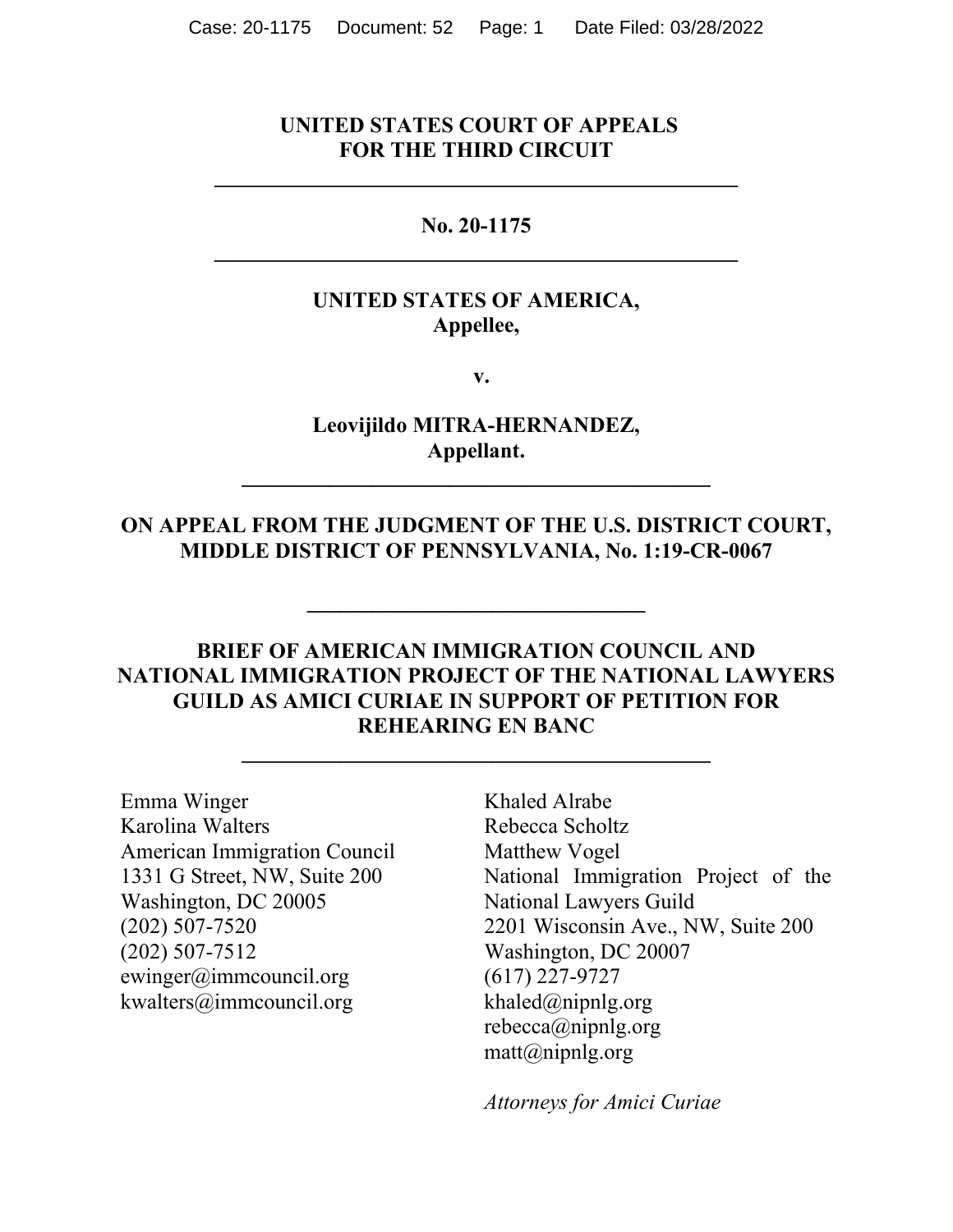#### **CORPORATE DISCLOSURE STATEMENT UNDER FRAP 26.1**

<span id="page-1-0"></span>I, Emma Winger, attorney for amici curiae, certify that the American Immigration Council and the National Immigration Project of the National Lawyers Guild are non-profit organizations that do not have any parent corporations or issue stock and, consequently, there exists no publicly held corporation which owns 10% or more of stock.

DATED: March 28, 2022 */s/ Emma Winger*

Emma Winger American Immigration Council 1331 G Street, NW, Suite 200 Washington, DC 20005 (202) 507-7512 ewinger@immcouncil.org

 $\mathcal{L}_\text{max}$  , and the set of the set of the set of the set of the set of the set of the set of the set of the set of the set of the set of the set of the set of the set of the set of the set of the set of the set of the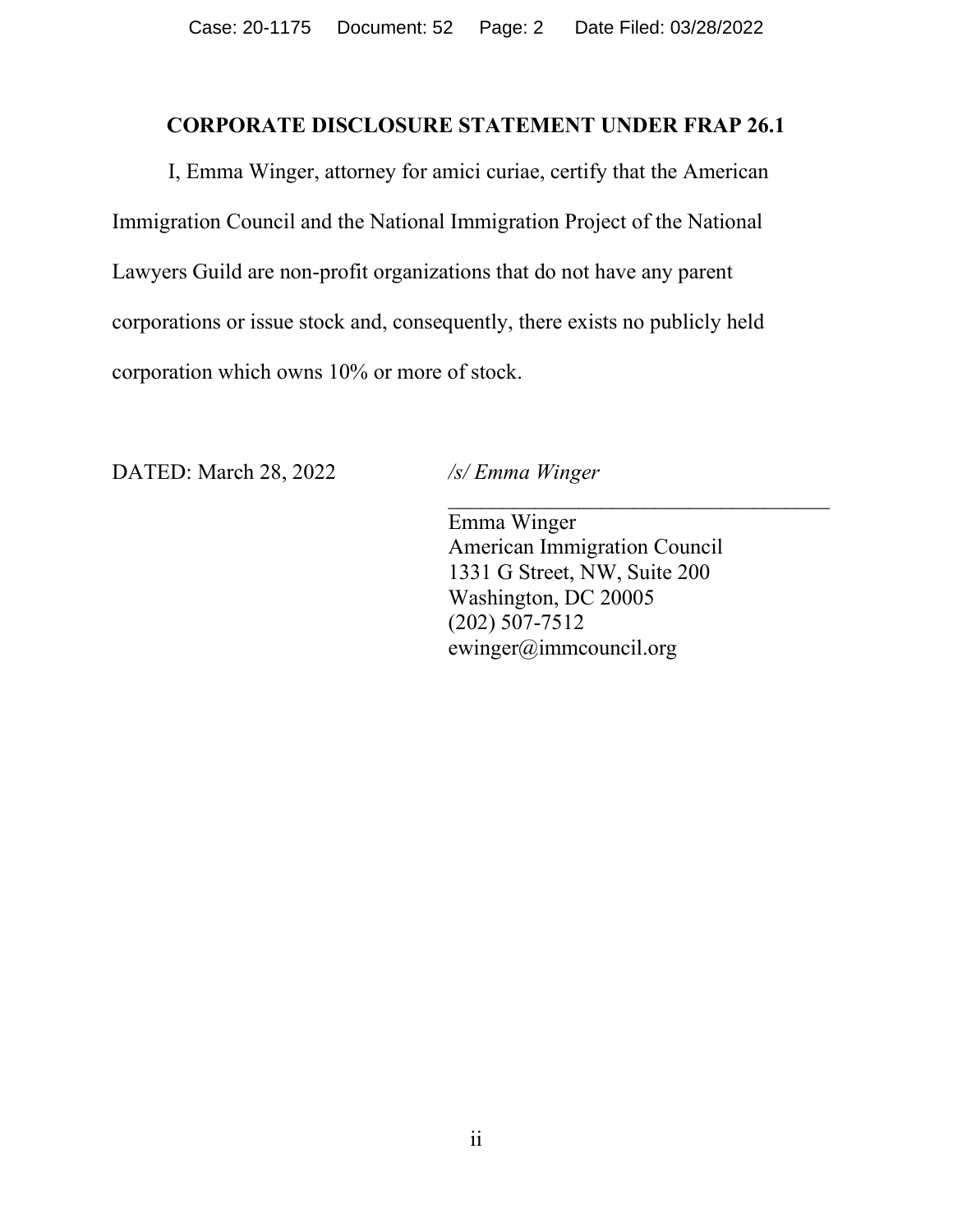# **TABLE OF CONTENTS**

# **Page**

<span id="page-2-0"></span>

| THIS COURT SHOULD REVERSE THE FLAWED BOWLEY RULE, AS<br>II.<br>IT HAS REMOVED ANY MEANINGFUL DETERRENT AGAINST<br>RAMPANT UNCONSTITUTIONAL CONDUCT BY ICE3 |
|------------------------------------------------------------------------------------------------------------------------------------------------------------|
| A. ICE Engages in Widespread Race-Based and Unconstitutional Enforcement                                                                                   |
| B. Given the Restrictions on the Exclusionary Rule in Civil Removal<br>Proceedings, the <i>Bowley</i> Rule Leaves Immigration Enforcement Agencies         |
| III.                                                                                                                                                       |
|                                                                                                                                                            |
|                                                                                                                                                            |
|                                                                                                                                                            |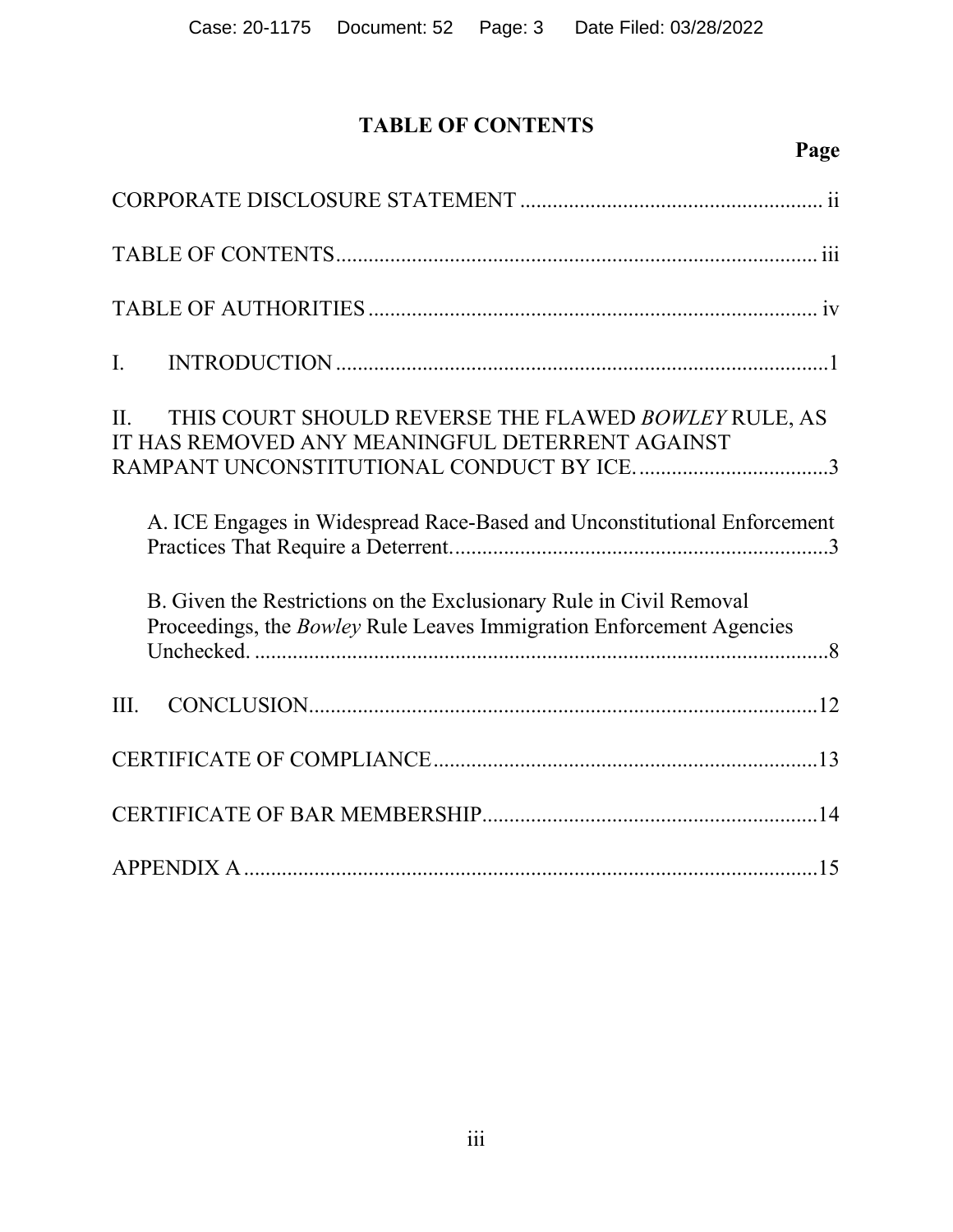# <span id="page-3-0"></span>**TABLE OF AUTHORITIES**

# **Page**

# **Cases**

| Corado-Arriaza v. Lynch,                                                                                |
|---------------------------------------------------------------------------------------------------------|
| INS v. Lopez-Mendoza,                                                                                   |
| Johnson v. Guzman Chavez,                                                                               |
| Lyttle v. United States,                                                                                |
| Oliva-Ramos v. Att'y Gen. of U.S.,                                                                      |
| Pretzantzin v. Holder,                                                                                  |
| Puc-Ruiz v. Holder,                                                                                     |
| Tun-Cos v. Perrotte,                                                                                    |
| United States v. Bowley,                                                                                |
| United States v. Calandra,                                                                              |
| United States v. Carrillo-Lopez,<br>No. 3:20-cr-00026-MMD-WGC, 2021 WL 3667330 (D. Nev. Aug. 18, 2021)4 |
| United States v. DeLeon-Rodriguez,                                                                      |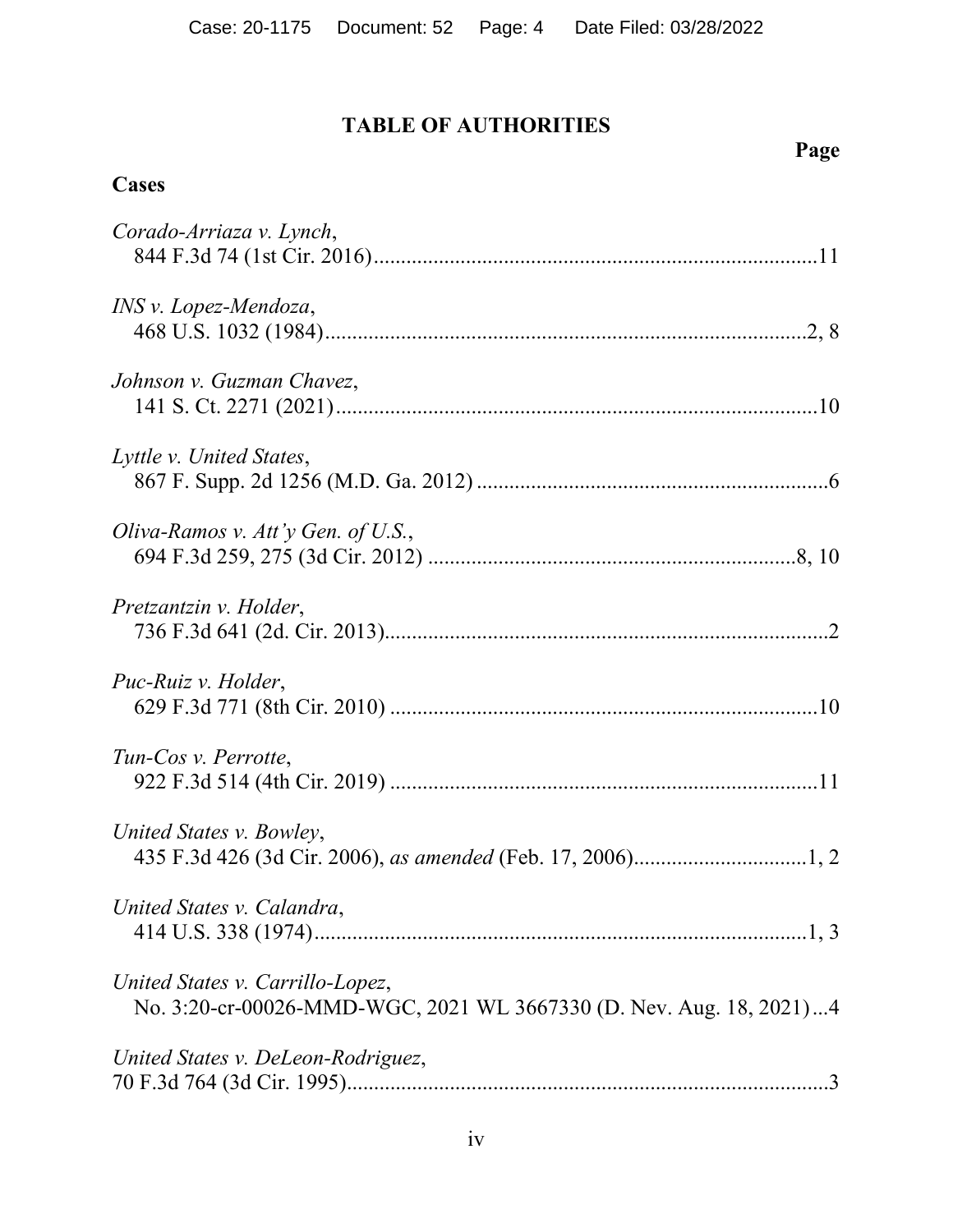| United States v. Mitra-Hernandez,                                                   |  |
|-------------------------------------------------------------------------------------|--|
| Xiaoxing Xi v. Haugen,<br>No. CV 17-2132, 2021 WL 1224164 (E.D. Pa. Apr. 1, 2021)11 |  |
| Yoc-Us v. Att'y Gen. United States,                                                 |  |
| Ziglar v. Abbasi,                                                                   |  |
| <b>Statutes</b>                                                                     |  |

# **Regulations**

## **Board Decisions**

| In Re: Mohammad M. Qatanani, et al.,<br>No.: AXXX XX3 969, 2014 WL 2919274 (BIA May 13, 2014)16 |  |
|-------------------------------------------------------------------------------------------------|--|
| In Re: Roger Nigel Ramjattan,<br>No.: AXXX XX6 017, 2014 WL 3795454 (BIA June 13, 2014)17       |  |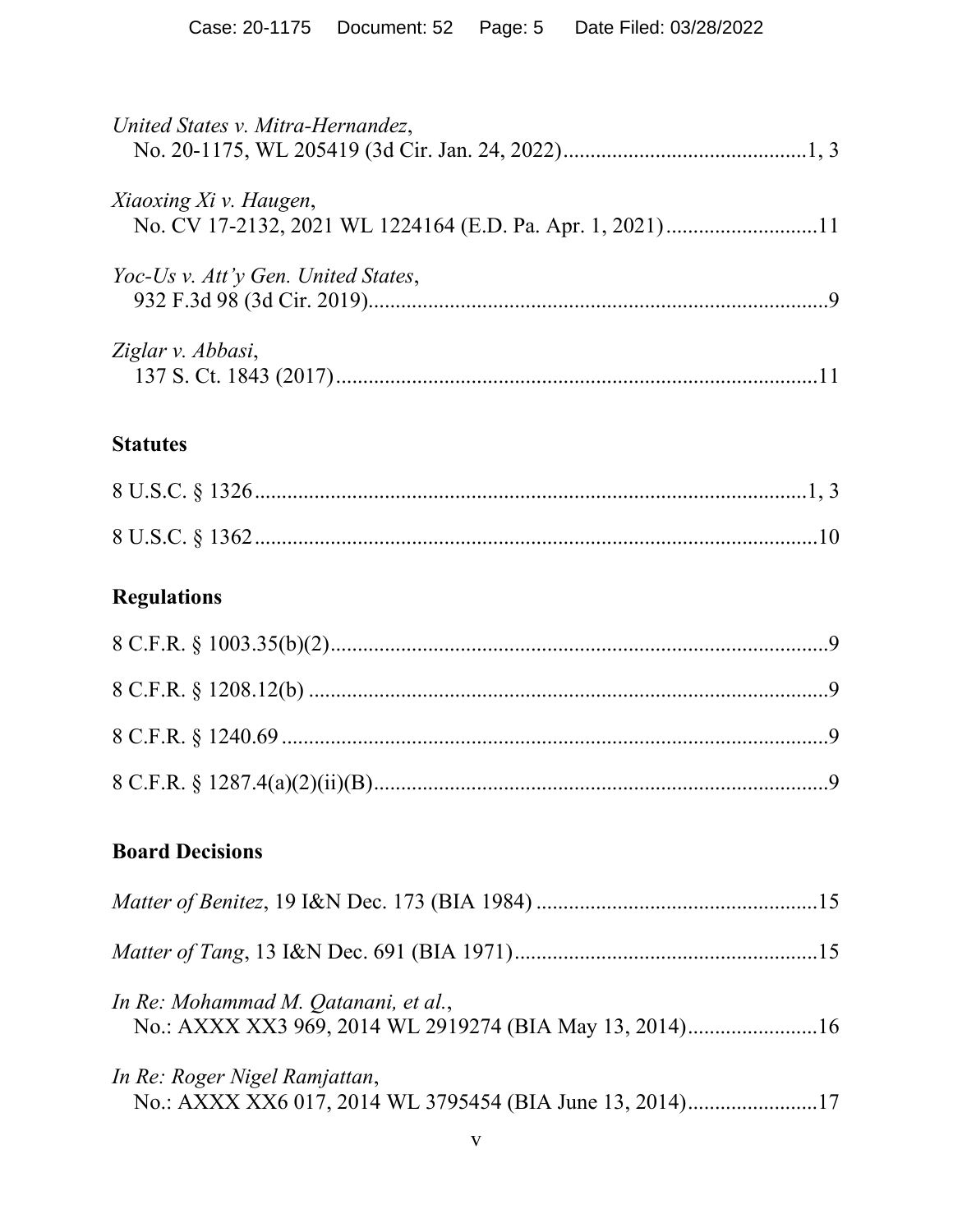## **Other Authorities**

| Alex Horton, Police Knew a War Veteran Was a U.S. Citizen. ICE Detained Him<br>Anyway., Wash. Post (Nov. 14, 2019), https://wapo.st/3iC4kEA 13                        |
|-----------------------------------------------------------------------------------------------------------------------------------------------------------------------|
| Bess Chiu et al., Constitution on ICE: A Report on Immigration Home Raid<br>Operations, Cardozo Immigration Justice Clinic (2009), bit.ly/3wcIXBJ11                   |
| Bill Ong Hing, Institutional Racism, ICE Raids, and Immigration Reform, 44                                                                                            |
| David J. Bier, U.S. Citizens Targeted by ICE: U.S. Citizens Targeted by<br>Immigration and Customs Enforcement in Texas, CATO Institute 2 (Aug. 29,                   |
| Geoffrey Heeren, Shattering the One-Way Mirror: Discovery in Immigration                                                                                              |
| Greg Allen, ICE Detained the Wrong Peter Brown, NPR (Dec. 18, 2018),                                                                                                  |
| ICE Berated Latino Workers with Racial Slurs and Used Excessive Force in Raid,                                                                                        |
| Ingrid Eagly & Steven Shafer, Access to Counsel in Immigration Court, American                                                                                        |
| Jacqueline Stevens, U.S. Government Unlawfully Detaining and Deporting U.S.<br>Citizens as Aliens, 18 Va. J. Soc. Pol'y & L. 606, 608, 654 (2011)12                   |
| Kavitha Surana, How Racial Profiling Goes Unchecked in Immigration                                                                                                    |
| Paige St. John & Joel Rubin, ICE Held an American Man in Custody for 1,273<br>Days. He's Not the Only One Who Had to Prove His Citizenship, L.A. Times                |
| Settlement Agreement and Release, Castañon Nava v. DHS, No. 18-cv-3757-RRP<br>(N.D. Ill. Nov. 30, 2021), ECF No. 146-1, <i>available at https://bit.ly/3Le7aM1.11</i> |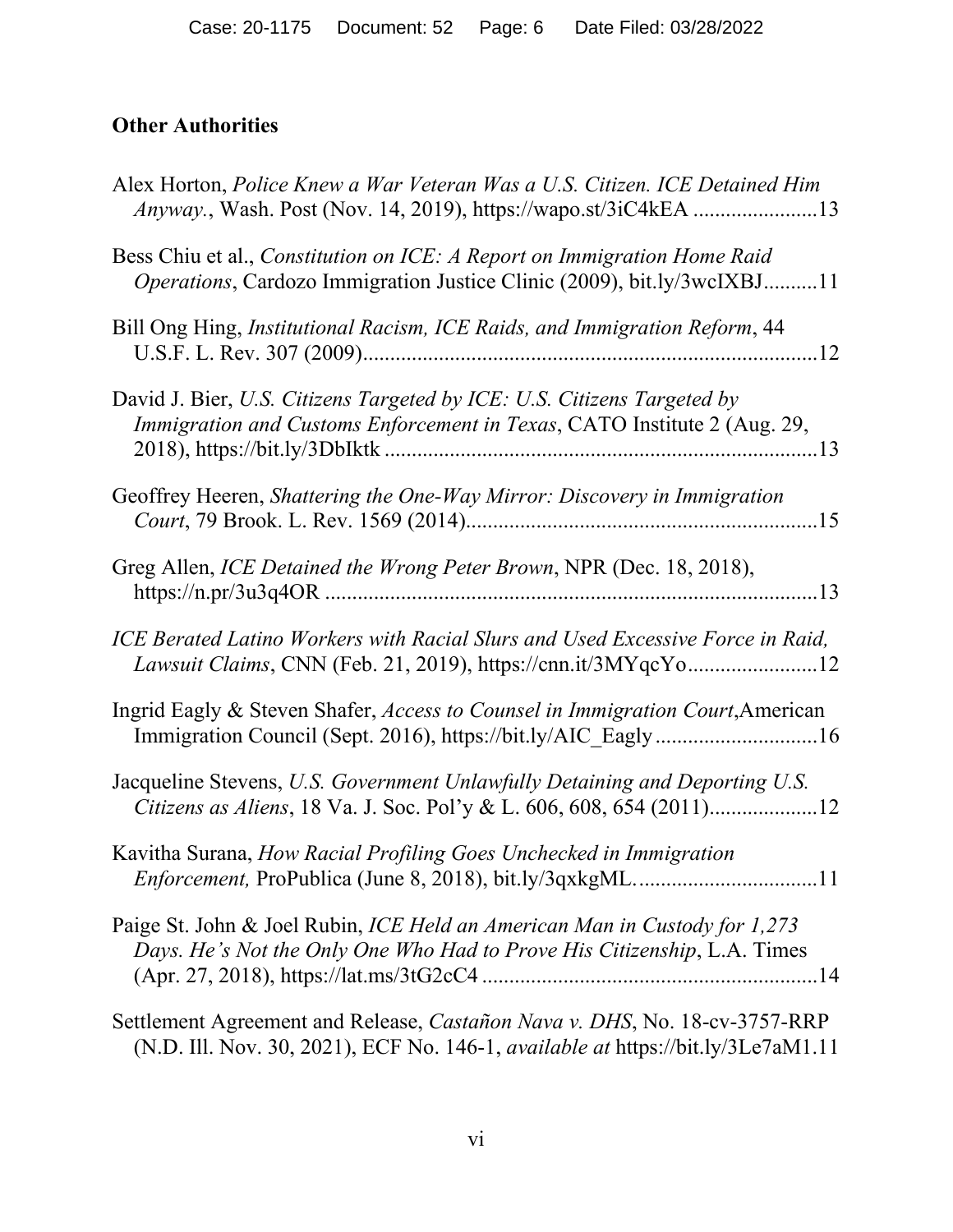- U.S. Dep't of Justice, Bureau of Justice Statistics, NCJ 251772, *Federal Justice Statistics, 2016 – Statistical Tables* 10 (Dec. 2020), https://bit.ly/3qB9ftH. ......10
- U.S. Dep't of Justice, Bureau of Justice Statistics, NCJ 252647, *Non-U.S. Citizens in the Federal Criminal Justice System, 1998-2018* 6 (Nov. 2021), bit.ly/37WGMIn...................................................................................................13
- U.S. Gov't Accountability Off., GAO-21-487, *Immigration Enforcement: Actions Needed to Better Track Cases Involving U.S. Citizenship Investigations* 24 (July 20, 2021), https://www.gao.gov/assets/gao-21-487.pdf/.....................................13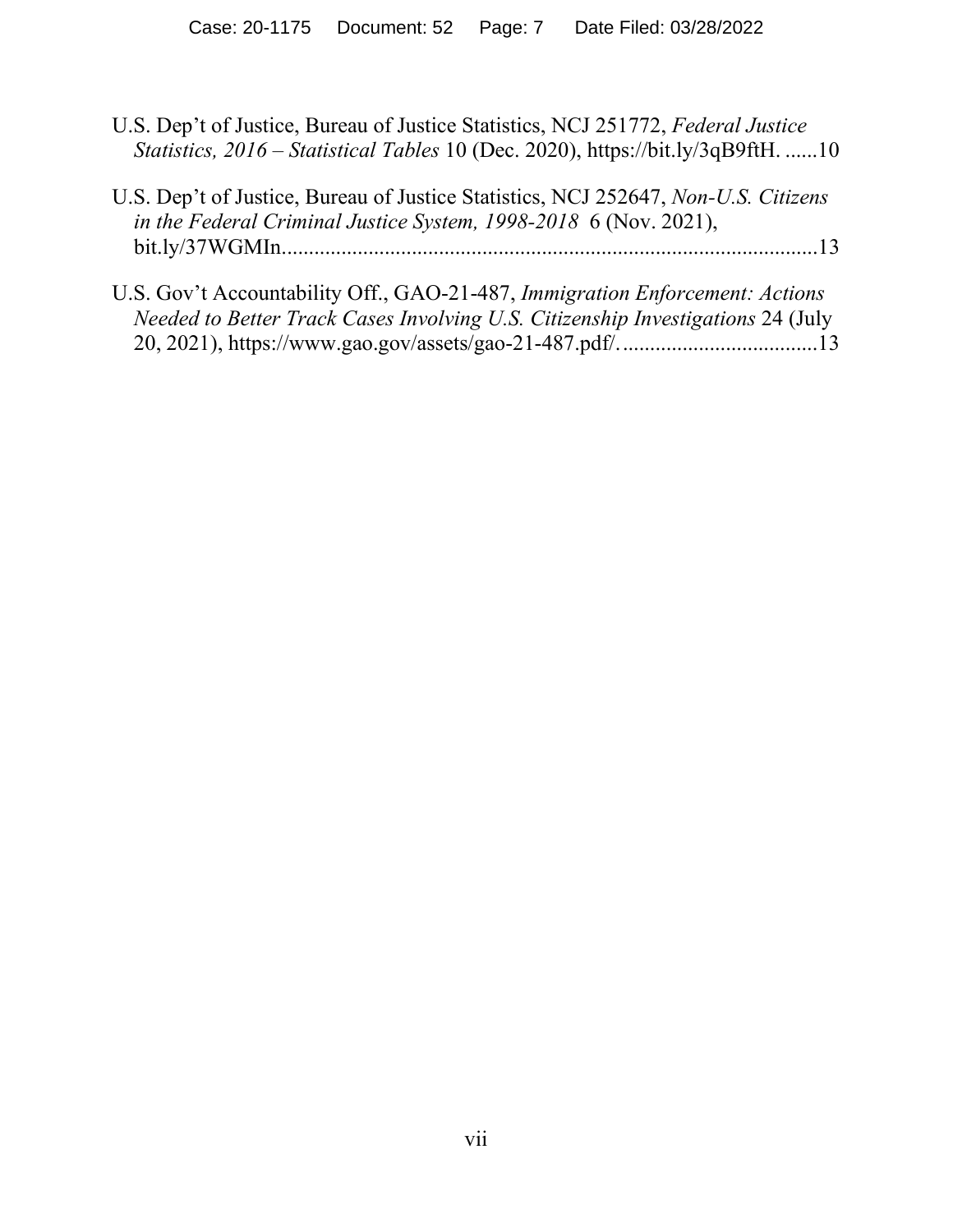### <span id="page-7-0"></span>**I. INTRODUCTION**[1](#page-7-1)

This case arises from Immigration and Custom Enforcement (ICE) agents' unlawful detention of Leovijildo Mitra Hernandez based on his perceived ethnicity and nationality. *United States v. Mitra-Hernandez*, No. 20-1175, 2022 WL 205419, at \*3 (3d Cir. Jan. 24, 2022) (Nygaard, J., dissenting). This unlawful detention yielded evidence central to Mr. Mitra-Hernandez's subsequent prosecution for illegal reentry under 8 U.S.C. § 1326. The criminal exclusionary rule, a crucial deterrent to unlawful law enforcement conduct, generally bars the use of unlawfully obtained evidence. *See United States v. Calandra*, 414 U.S. 338, 347 (1974). Yet, in *United States v. Bowley*, this Court created a sweeping exception a broad zone where the criminal exclusionary rule does not apply—for all evidence deemed related to "identity." 435 F.3d 426, 430-31 (3d Cir. 2006), *as amended* (Feb. 17, 2006). Under this Court's *Bowley* rule, in order to suppress the evidence central to his case, Mr. Mitra-Hernandez had to show not only that ICE agents had violated his Fourth Amendment rights, but also that the violation was "egregious." *Id.* at 431.

<span id="page-7-1"></span>No party's counsel authored this brief in whole or in part; no party or party's counsel contributed money that was intended to fund preparing or submitting this brief; and no person other than amici curiae, its members, and its counsel contributed money that was intended to fund preparing or submitting this brief. Fed. R. App. P. 29(a)(4)(E).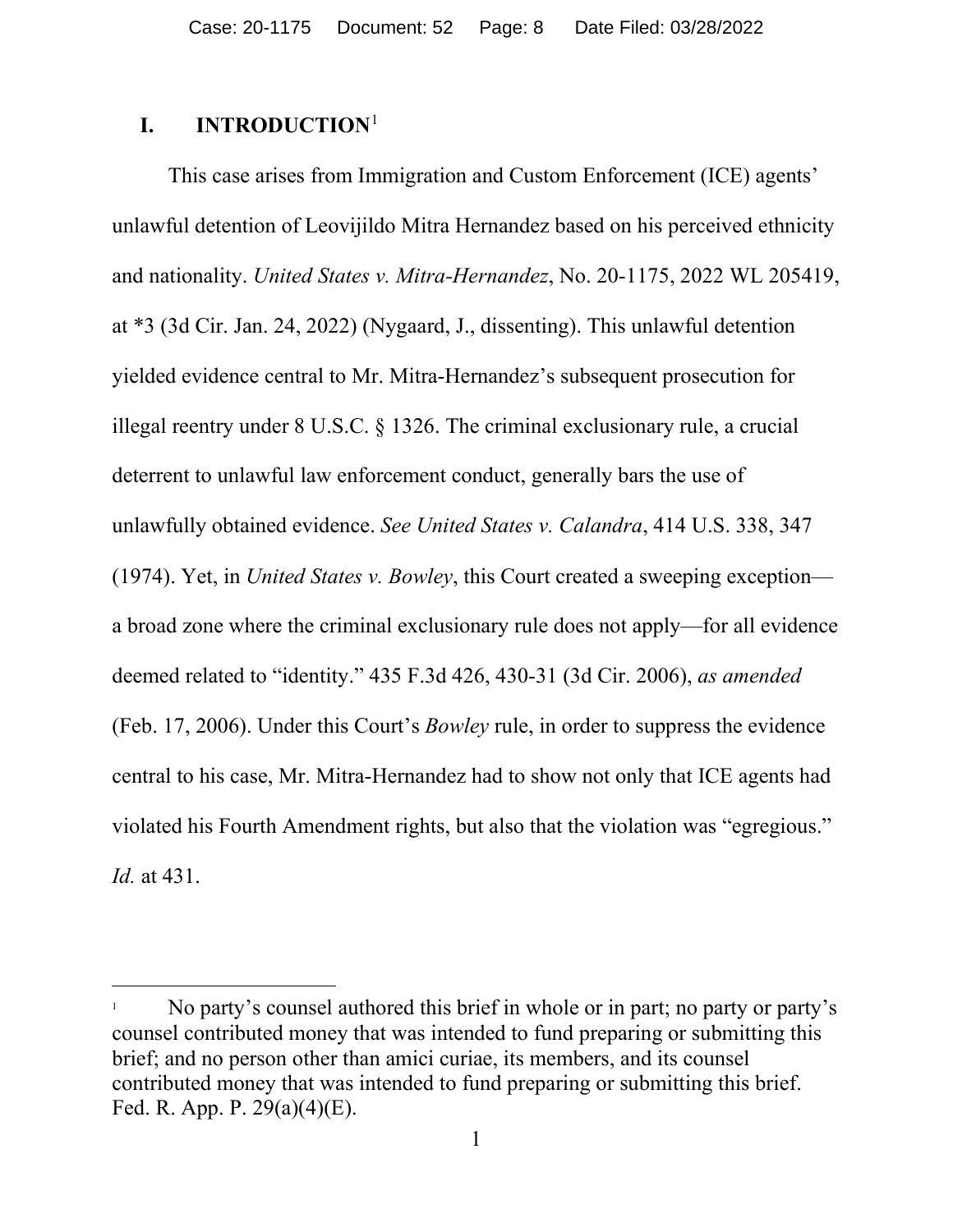Mr. Mitra Hernandez's experience is not unique. ICE routinely engages in unlawful, unconstitutional arrests, having no meaningful deterrent as a result of the *Bowley* rule. Nor is a meaningful deterrent available through civil removal proceedings, because of the limits on the exclusionary rule in that context.

As Mr. Mitra-Hernandez argues, this Court should overrule the *Bowley* exception as it is based on a flawed understanding of the Supreme Court's precedents on the exclusionary rule, and in particular of *INS v. Lopez-Mendoza*, 468 U.S. 1032 (1984)—a case declining to generally expand the criminal exclusionary rule into the *civil* removal proceedings context. *See* Appellant's Petition for Rehearing En Banc and By Panel, ECF No. 50. As four other courts of appeals have concluded, "*Lopez-Mendoza* reaffirmed a long-standing rule of personal jurisdiction; it did not create an evidentiary rule insulating specific pieces of identity-related evidence from suppression." *Pretzantzin v. Holder*, 736 F.3d 641, 647-48 (2d. Cir. 2013) (citing cases from the Fourth, Eighth, and Tenth circuits).

Amici write to highlight the consequence of the *Bowley* decision on immigration enforcement—both criminal and civil.[2](#page-8-0) The *Bowley* rule has a disparate impact on individuals subjected to immigration-related criminal prosecutions. *See Bowley*, 435 F.3d at 430 (citing cases, each involving a § 1326

<span id="page-8-0"></span><sup>&</sup>lt;sup>2</sup> A statement of amici is attached as Appendix A.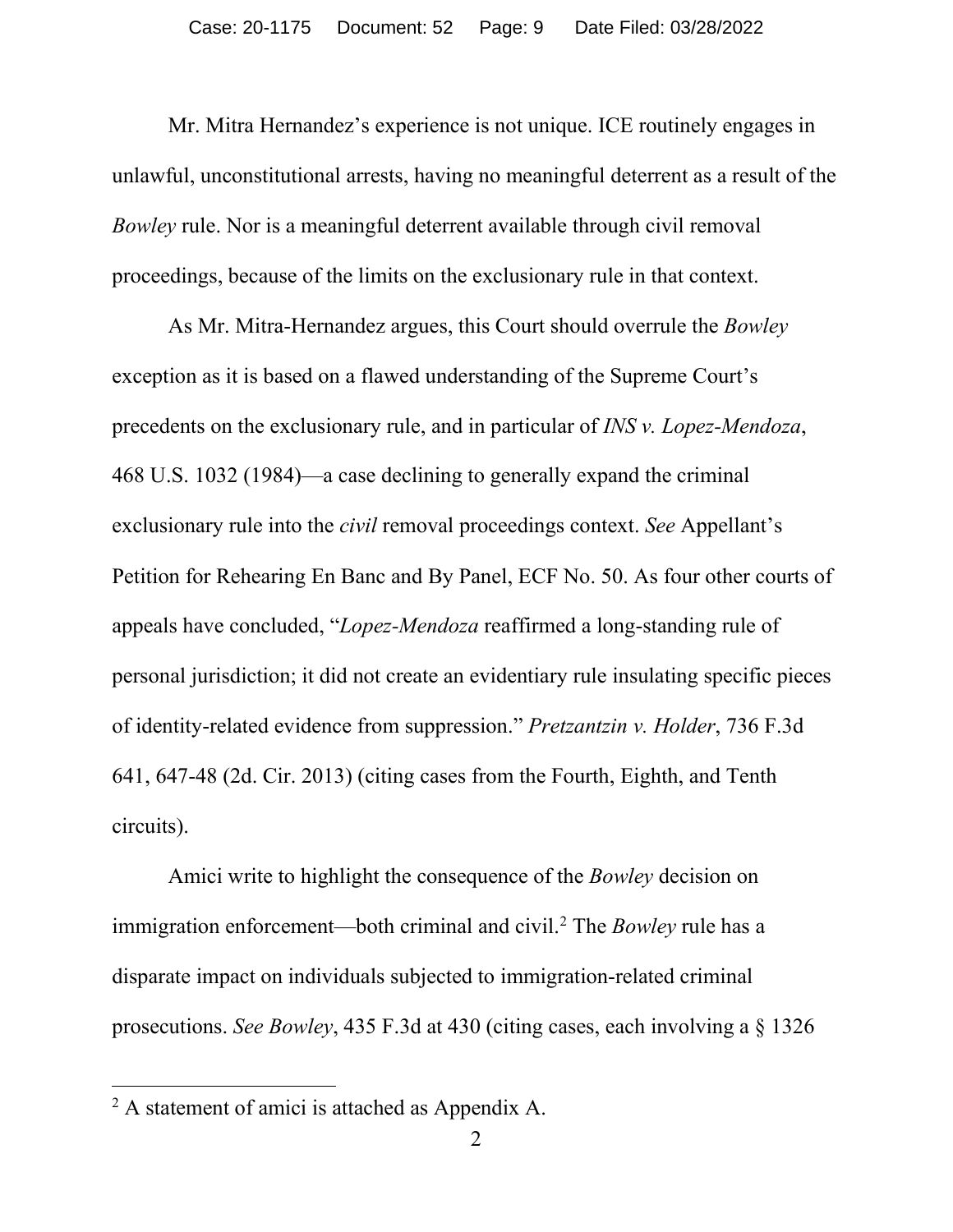prosecution); *Mitra-Hernandez*, 2022 WL 205419, at \*10–11 (citing cases). This is unsurprising, because a person's identity and their prior deportation order are the key elements necessary for conviction under § 1326. *See United States v. DeLeon-Rodriguez*, 70 F.3d 764, 766 (3d Cir. 1995). As a result of the flawed *Bowley* rule, ICE and other law enforcement agencies engaged in criminal immigration enforcement are uniquely relieved of the risk that their unconstitutional arrests based on perceived nationality and ethnicity will carry any consequence in a subsequent prosecution.

Since its origins, the criminal exclusionary rule has functioned to hold government agencies accountable for Fourth Amendment violations. This Court should restore the exclusionary rule's crucial deterrent role by overruling *Bowley.*

### <span id="page-9-0"></span>**II. THIS COURT SHOULD REVERSE THE FLAWED** *BOWLEY*  **RULE, AS IT HAS REMOVED ANY MEANINGFUL DETERRENT AGAINST RAMPANT UNCONSTITUTIONAL CONDUCT BY ICE.**

### **A. ICE Engages in Widespread Race-Based and Unconstitutional Enforcement Practices That Require a Deterrent.**

<span id="page-9-1"></span>The primary purpose of the criminal exclusionary rule is to deter law enforcement agencies from engaging in unlawful conduct. *Calandra*, 414 U.S. at 347. By abandoning this rule in prosecutions under 8 U.S.C § 1326, the Court's *Bowley* decision removed an essential protection against unconstitutional conduct by ICE. This is alarming because the agency has substantial influence over who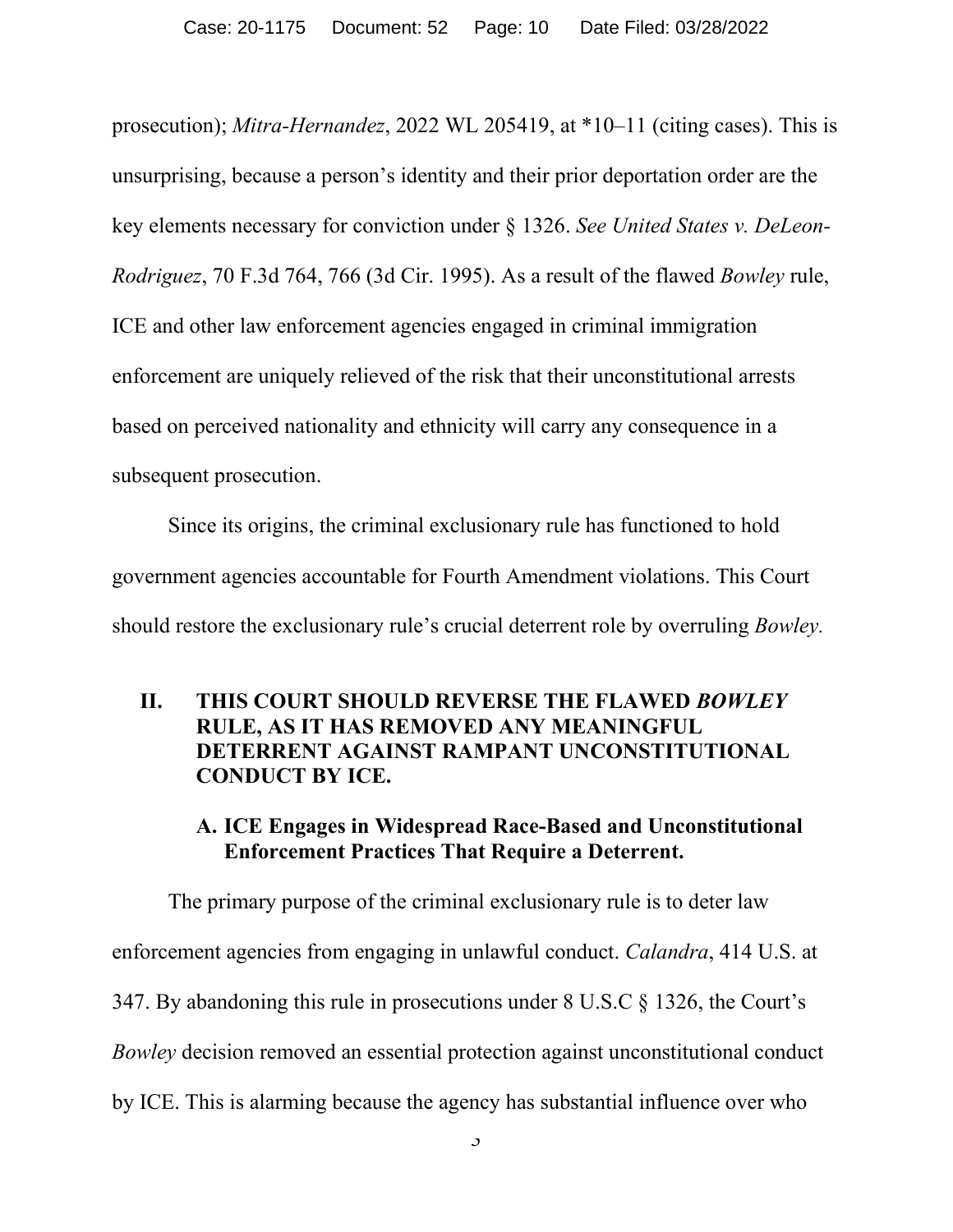gets prosecuted for illegal reentry, and it regularly engages in constitutional violations rooted in racial prejudice.[3](#page-10-0) ICE's unlawful conduct is apparent in the racial profiling inherent in its habitual unconsented and warrantless home searches and arrests; workplace raid practices; and routine race-based targeting of U.S. citizens.

As an initial matter, ICE, and DHS more generally, exert significant control over who gets prosecuted for illegal entry and reentry, the most prosecuted offenses in federal courts. U.S. Dep't of Justice, Bureau of Justice Statistics, NCJ 251772, *Federal Justice Statistics, 2016 – Statistical Tables* 10 (Dec. 2020), https://bit.ly/3qB9ftH. Reentry prosecutions typically result from referrals by ICE and CBP. Prosecutors decline only 0.7% of entry and reentry case referrals, while they decline 16.4% of all federal offenses. *Id*. at 12. ICE's virtually unrestricted authority over who gets prosecuted for illegal reentry heightens the dangers of the lack of a meaningful deterrent against unconstitutional conduct.

ICE regularly engages in unlawful warrantless arrests and unconsented home searches that violate the Constitution. One study, based on data from the year that *Bowley* was decided, found that ICE agents in New Jersey entered homes without

<span id="page-10-0"></span><sup>&</sup>lt;sup>3</sup> The illegal reentry scheme itself is irrevocably rooted in racial animus, so much so that at least one federal court has held that the statute violates the Equal Protection Clause of the Fifth Amendment. *United States v. Carrillo-Lopez*, No. 3:20-cr-00026-MMD-WGC, 2021 WL 3667330, at \*5-18 (D. Nev. Aug. 18, 2021) (analyzing the racist origins and disparate impact of the statute).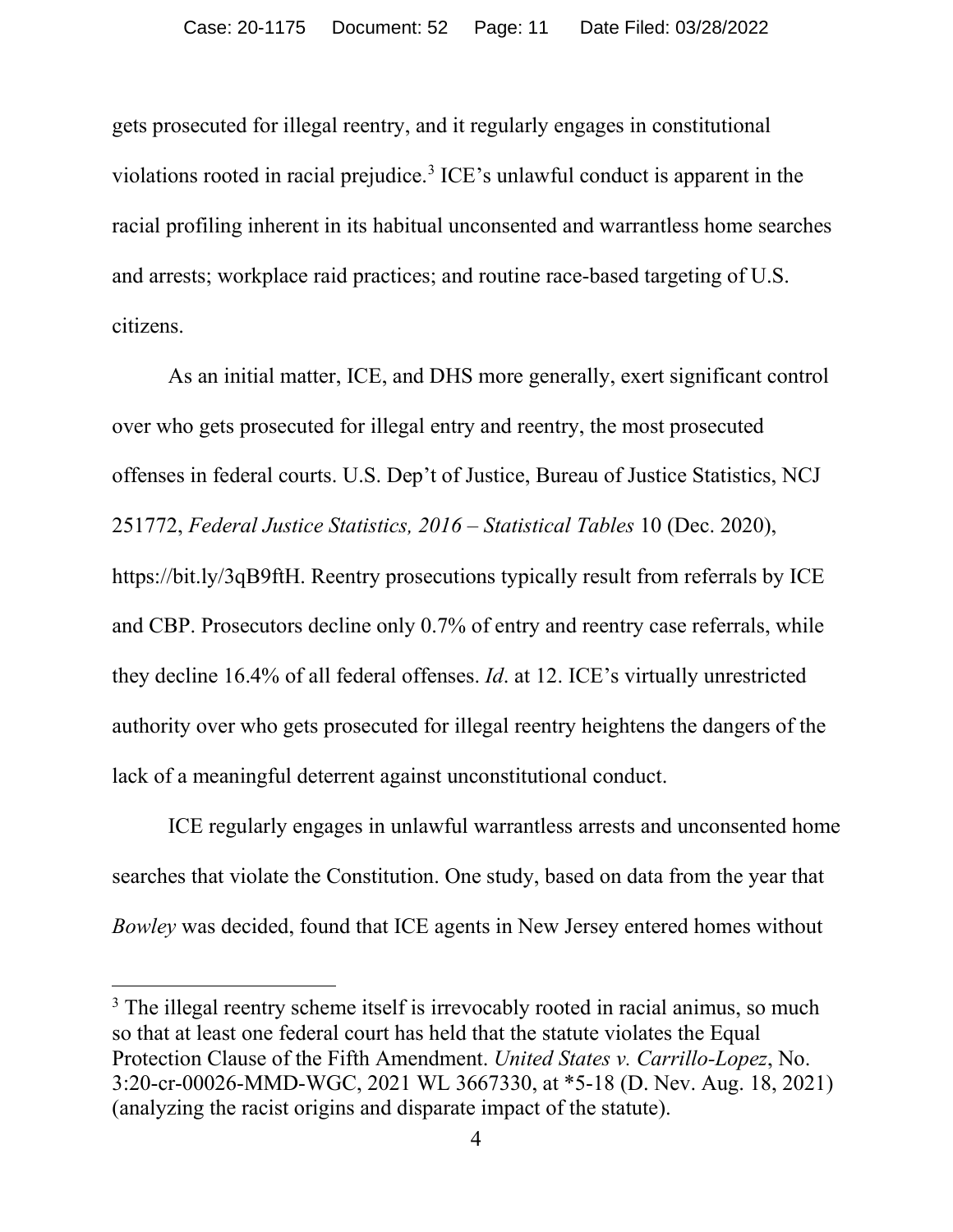consent, in violation of the Constitution, in a quarter of all cases. Bess Chiu et al., *Constitution on ICE: A Report on Immigration Home Raid Operations*, Cardozo Immigration Justice Clinic 10 (2009), bit.ly/3wcIXBJ. The same study found that Latinas/os made up 90% of all "collateral" arrests—arrests of individuals who are not the intended targets of an enforcement action—where ICE officers did not give any basis for detaining the individual. *Id*. at 12. And ICE arrests significantly more Latinas/os in collateral arrests than as actual targets of home arrests. *Id*. These numbers point to a practice of racial profiling, which is not limited to that period or to New Jersey. *See*, *e*.*g*., Settlement Agreement and Release, *Castañon Nava v. DHS*, No. 18-cv-3757-RRP (N.D. Ill. Nov. 30, 2021), ECF No. 146-1, *available at* https://bit.ly/3Le7aM1 (settlement of case alleging ICE agents racially profiled undocumented immigrants in Latina/o neighborhoods in Chicago).

One context where ICE's unconstitutional racial profiling is particularly stark is workplace raids. A typical example occurred during a 2017 ICE raid at a poultry plant in Lancaster County, Pennsylvania. ICE officers separated Latina/o employees from white employees for questioning and specifically asked the former to point them to more Latina/o workers. *See* Kavitha Surana, *How Racial Profiling Goes Unchecked in Immigration Enforcement,* ProPublica (June 8, 2018), [bit.ly/3qxkgML.](https://bit.ly/3qxkgML) Similarly, in a 2018 raid of a Tennessee meat packing plant, ICE officers did not detain any white employees and instead detained only Latina/o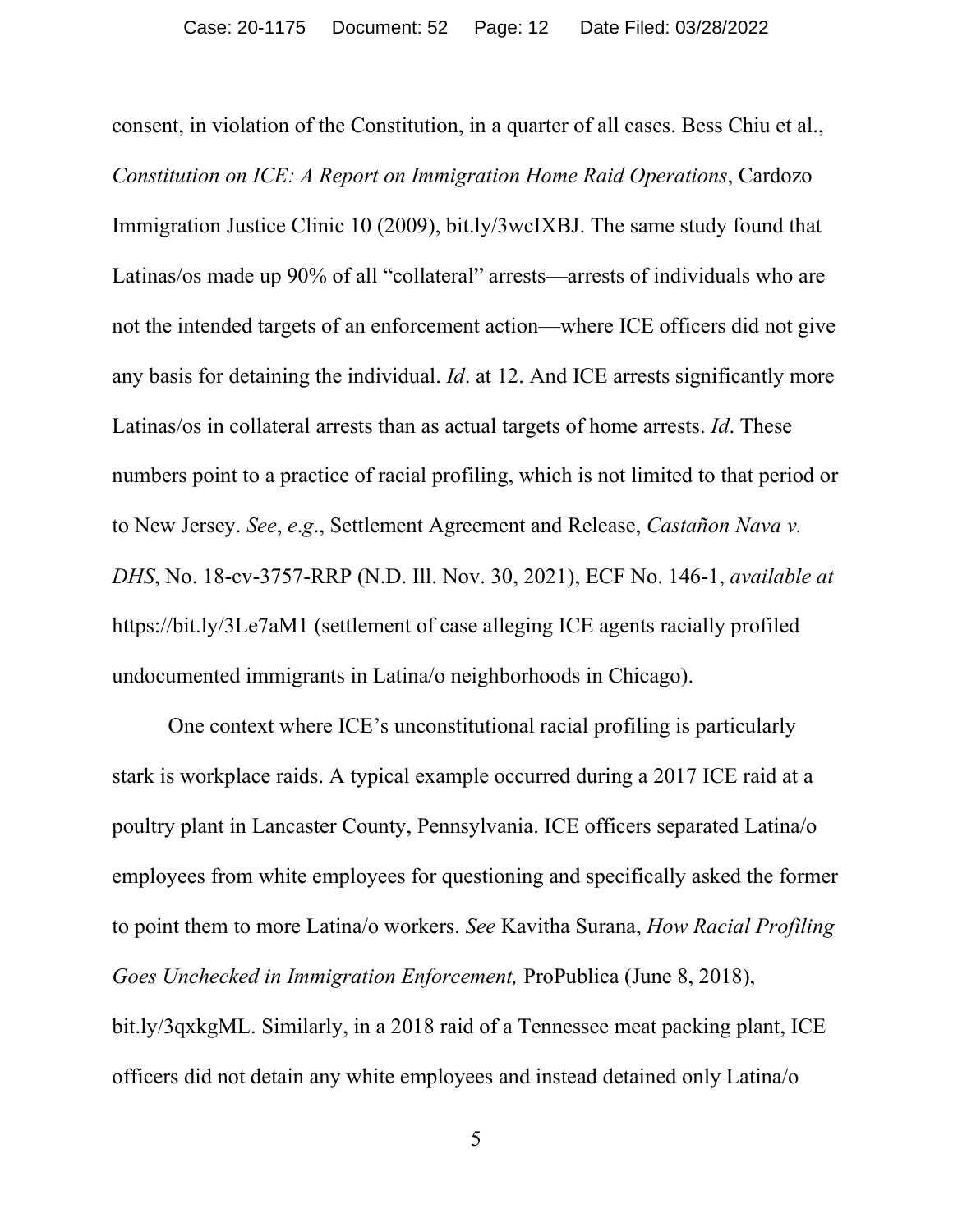workers, whom they subjected to racial slurs and physical violence. *See* Catherine E. Shoichet, *ICE Berated Latino Workers with Racial Slurs and Used Excessive Force in Raid, Lawsuit Claims*, CNN (Feb. 21, 2019), https://cnn.it/3MYqcYo. These are not isolated incidents. *See*, *e*.*g.*, Bill Ong Hing, *Institutional Racism, ICE Raids, and Immigration Reform*, 44 U.S.F. L. Rev. 307 (2009) (surveying incidents of racial profiling in workplace raids including a 2008 Iowa raid where an ICE agent put an employee in a separate line, one for undocumented persons, because they had "Mexican teeth").

Racial profiling is so entrenched within ICE that the agency has repeatedly targeted, detained, and even deported U.S. citizens simply because of their appearance, name, or native language. *See, e.g.*, *Lyttle v. United States*, 867 F. Supp. 2d 1256, 1266, 1269-70 (M.D. Ga. 2012) (describing ICE's deportation of a U.S. citizen with diminished mental capacity to Mexico). One study estimates that between 2003 and 2011, ICE detained or deported more than 20,000 U.S. citizens. Jacqueline Stevens, *U.S. Government Unlawfully Detaining and Deporting U.S. Citizens as Aliens*, 18 Va. J. Soc. Pol'y & L. 606, 608, 654 (2011) (explaining that DHS's toleration and concealment of "[w]idespread, unlawful racial and ethnic profiling" is one key cause of the deportation of U.S. citizens). Another study estimates that between 2006 and 2017, ICE wrongfully issued 19,873 requests to detain U.S. citizens. David J. Bier, *U.S. Citizens Targeted by ICE: U.S. Citizens*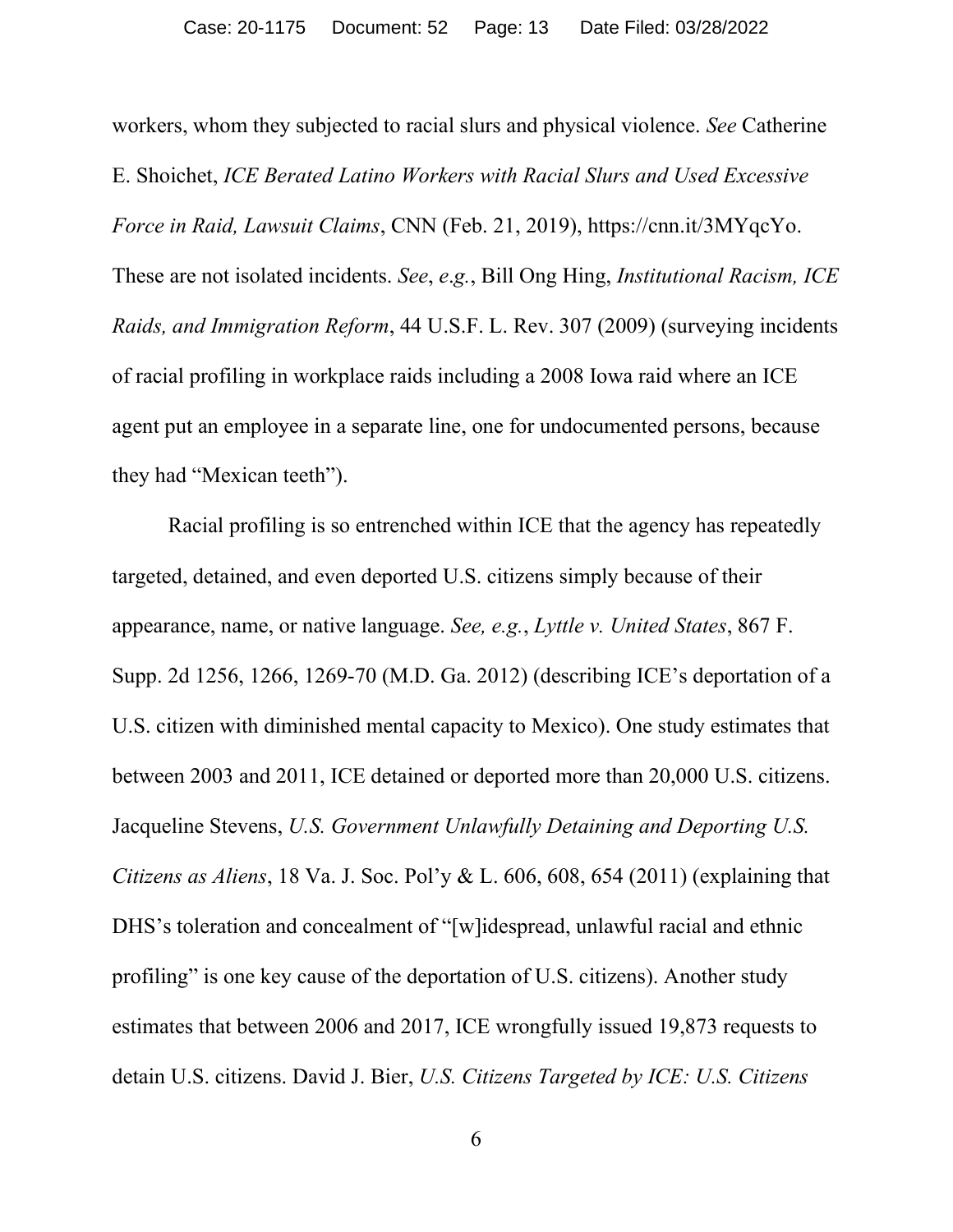*Targeted by Immigration and Customs Enforcement in Texas*, CATO Institute 2 (Aug. 29, 2018), [h](https://bit.ly/36qr8UU)ttps://bit.ly/3DbIktk. ICE's own figures establish that the agency may have deported up to 70 U.S. citizens between 2015 and 2020. U.S. Gov't Accountability Off., GAO-21-487, *Immigration Enforcement: Actions Needed to Better Track Cases Involving U.S. Citizenship Investigations* 24 (July 20, 2021), https://www.gao.gov/assets/gao-21-487.pdf/. U.S. citizens have also been unlawfully arrested and charged with illegal reentry. In 2018 alone, the most recent year where government data is available, prosecutors charged 28 U.S. citizens under the statute. U.S. Dep't of Justice, Bureau of Justice Statistics, NCJ 252647, *Non-U.S. Citizens in the Federal Criminal Justice System, 1998-2018* 6 (Nov. 2021), bit.ly/37WGMIn.

Myriad accounts of U.S. citizens targeted by ICE demonstrate the agency's widespread use of racial profiling. Examples include citizens like Peter Brown, a Black Philadelphia-born Florida resident who was mistaken for a Jamaican national and detained for three weeks, and Jilmar Ramos-Gomez, a Latino veteran born and raised in Michigan who was detained by ICE for three days despite having a U.S. passport. *See* Greg Allen, *ICE Detained the Wrong Peter Brown*, NPR (Dec. 18, 2018), https://n.pr/3u3q4OR; Alex Horton, *Police Knew a War Veteran Was a U.S. Citizen. ICE Detained Him Anyway.*, Wash. Post (Nov. 14, 2019), https://wapo.st/3iC4kEA. Similar examples abound. *See*, *e*.*g*., Paige St.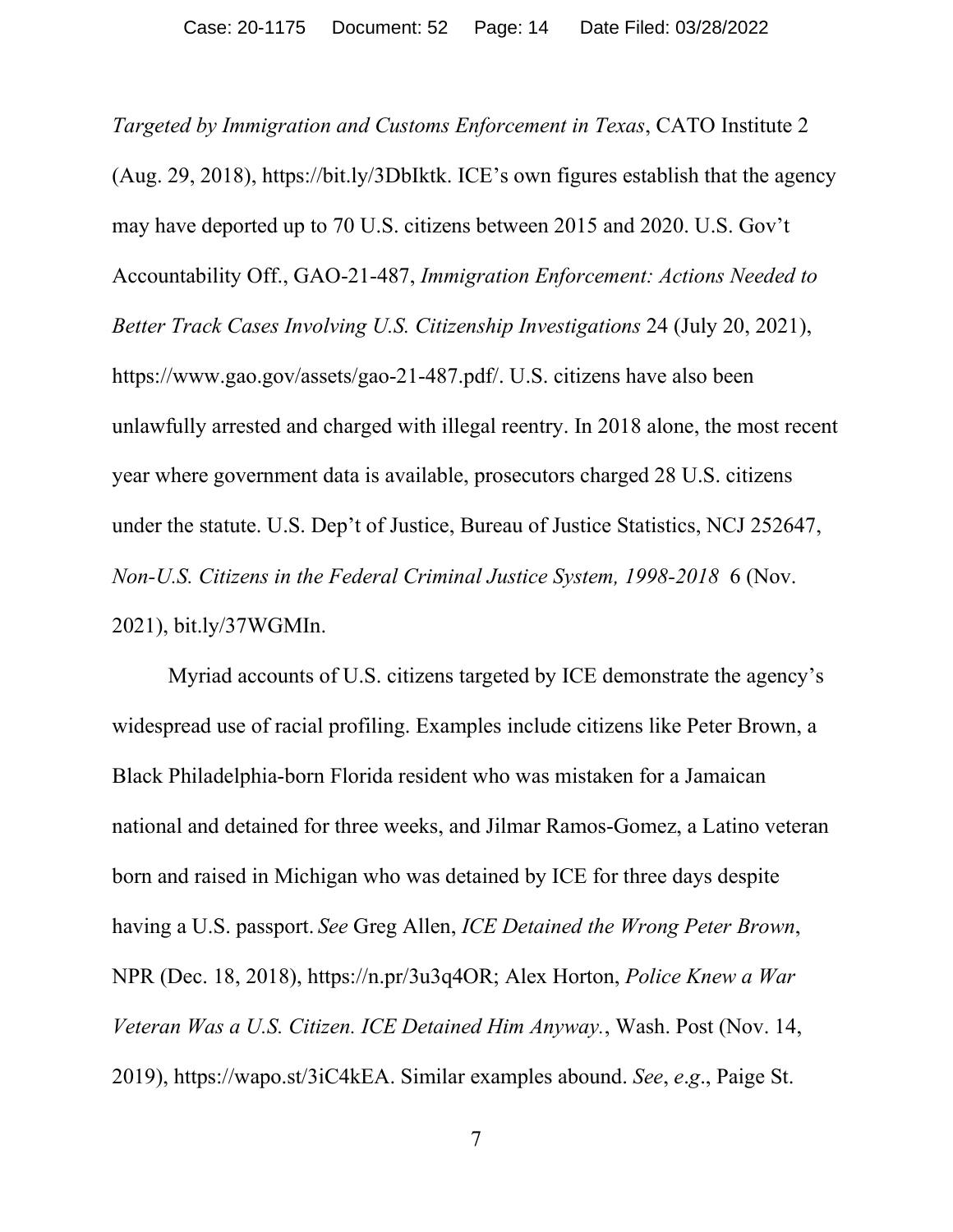John & Joel Rubin, *ICE Held an American Man in Custody for 1,273 Days. He's Not the Only One Who Had to Prove His Citizenship*, L.A. Times (Apr. 27, 2018), https://lat.ms/3tG2cC4.

Under *Bowley*, individuals subjected to this unconstitutional conduct have limited recourse to pursue suppression of unlawfully obtained evidence when they are prosecuted for illegal reentry. This gives ICE little incentive to adhere to constitutional safeguards. Absent any meaningful deterrence, ICE's pattern of unconstitutional conduct will continue to infect § 1326 prosecutions. This Court should reverse the flawed *Bowley* rule because the criminal exclusionary rule is necessary to deter ICE from violating the Constitution.

### <span id="page-14-0"></span>**B. Given the Restrictions on the Exclusionary Rule in Civil Removal Proceedings, the** *Bowley* **Rule Leaves Immigration Enforcement Agencies Unchecked.**

Nor is there a substitute deterrent in civil removal proceedings, where the exclusionary rule does not apply, unless the noncitizen can show that the Fourth Amendment violation was "egregious" or a pattern of "widespread" violations. *Oliva-Ramos v. Att'y Gen. of U.S.*, 694 F.3d 259, 275 (3d Cir. 2012) (quoting *Lopez-Mendoza*, 468 U.S. at 1051). And even those who have been subjected to an egregious constitutional violation or can show a pattern of widespread constitutional violations face significant obstacles to suppressing the resulting evidence in immigration court.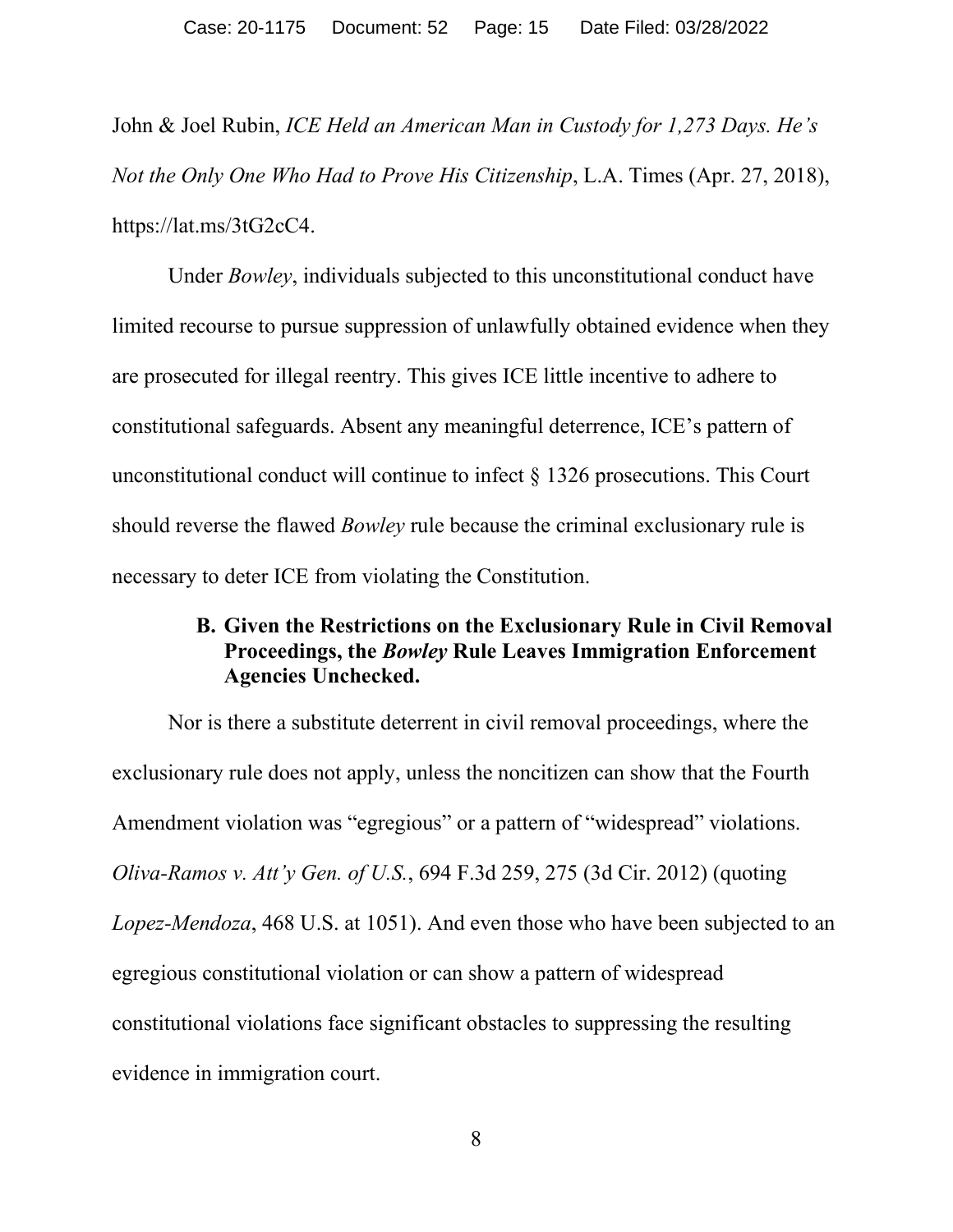A person in removal proceedings has the burden to show prima facie grounds for suppression in order to receive an evidentiary hearing, even in the case of a warrantless arrest. *Yoc-Us v. Att'y Gen. United States*, 932 F.3d 98, 112 (3d Cir. 2019) (citing *Matter of Tang*, 13 I&N Dec. 691, 692 (BIA 1971)). The person must meet this burden without the benefit of meaningful discovery. *See Matter of Benitez*, 19 I&N Dec. 173, 174 (BIA 1984) ("[T]he Federal Rules of Civil Procedure are not applicable in deportation proceedings, and there is no requirement that a request for discovery be honored."). *See also* Geoffrey Heeren, *Shattering the One-Way Mirror: Discovery in Immigration Court*, 79 Brook. L. Rev. 1569, 1569-72, 1581–84 (2014) (describing the limited documents produced by DHS just 15 days in advance of any hearing and observing the standard DHS practice to withhold most evidence for use only as rebuttal). To make a case for suppression, a noncitizen must generally rely on limited, and often heavily redacted, written records produced by a Freedom of Information Act request of their immigration file, or seek an administrative subpoena, where the noncitizen must show both necessity and exhaustion. 8 C.F.R. §§ 1003.35(b)(2), 1208.12(b), 1240.69, 1287.4(a)(2)(ii)(B); *see, e.g.*, *In Re: Mohammad M. Qatanani, et al.*, No.: AXXX XX3 969, 2014 WL 2919274 (BIA May 13, 2014) (reversing New Jersey immigration judge issuance of a subpoena for records, because immigration court subpoena power is "limited in nature").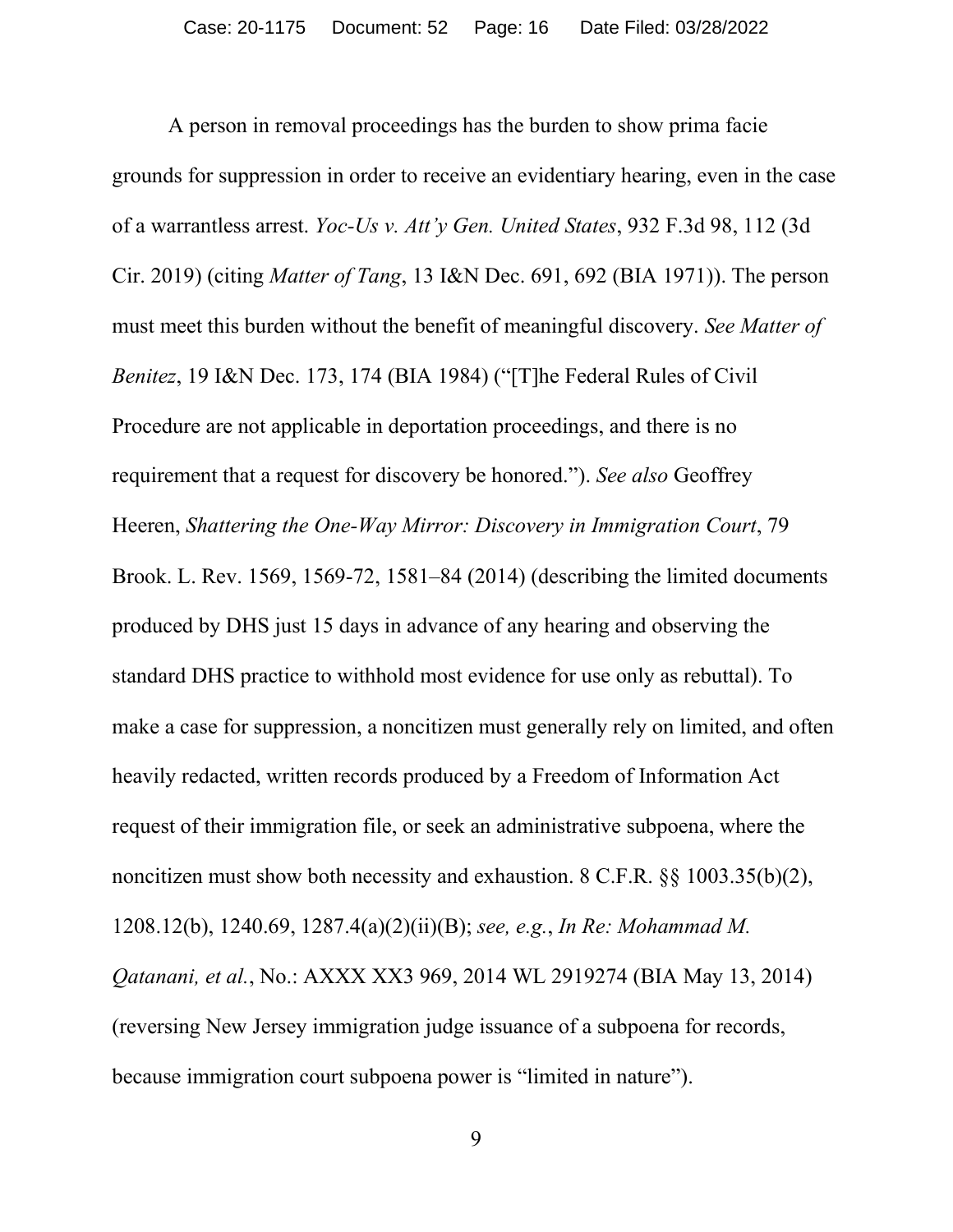The obstacles to obtaining suppression are further exacerbated by the lack of access to counsel in removal proceedings, where respondents have no right to appointed counsel. *See* 8 U.S.C. § 1362. A recent study shows that only 37% of noncitizens in removal proceedings had representation. Ingrid Eagly & Steven Shafer, *Access to Counsel in Immigration Court*,American Immigration Council (Sept. 2016), at 4 [hereinafter "*Access to Counsel*"], https://bit.ly/AIC\_Eagly. That number drops drastically—to 14%—for detained individuals, which includes likely many noncitizens following a § 1326 conviction. *Id.*; *see also Johnson v. Guzman Chavez*, 141 S. Ct. 2271, 2285 (2021) (concluding that noncitizens subject to reinstated removal orders—the basis of a § 1326 conviction—are subject to mandatory detention). The lack of representation severely limits a noncitizen's ability to raise, much less win, claims for relief in removal proceedings, like motions to suppress evidence. *See Access to Counsel* at 19-20 (noting that only 3% of detained noncitizens without counsel applied for relief).

Given the obstacles described above, courts have declined to suppress evidence in removal proceedings notwithstanding evidence of racially discriminatory motive—conduct recognized in theory to meet the "egregiousness" standard, *Oliva-Ramos*, 694 F.3d at 279. *See, e.g.*, *Puc-Ruiz v. Holder*, 629 F.3d 771, 775, 779 (8th Cir. 2010) (declining to suppress evidence where Puc-Ruiz was arrested with "five other Mexican nationals" and ICE was contacted from the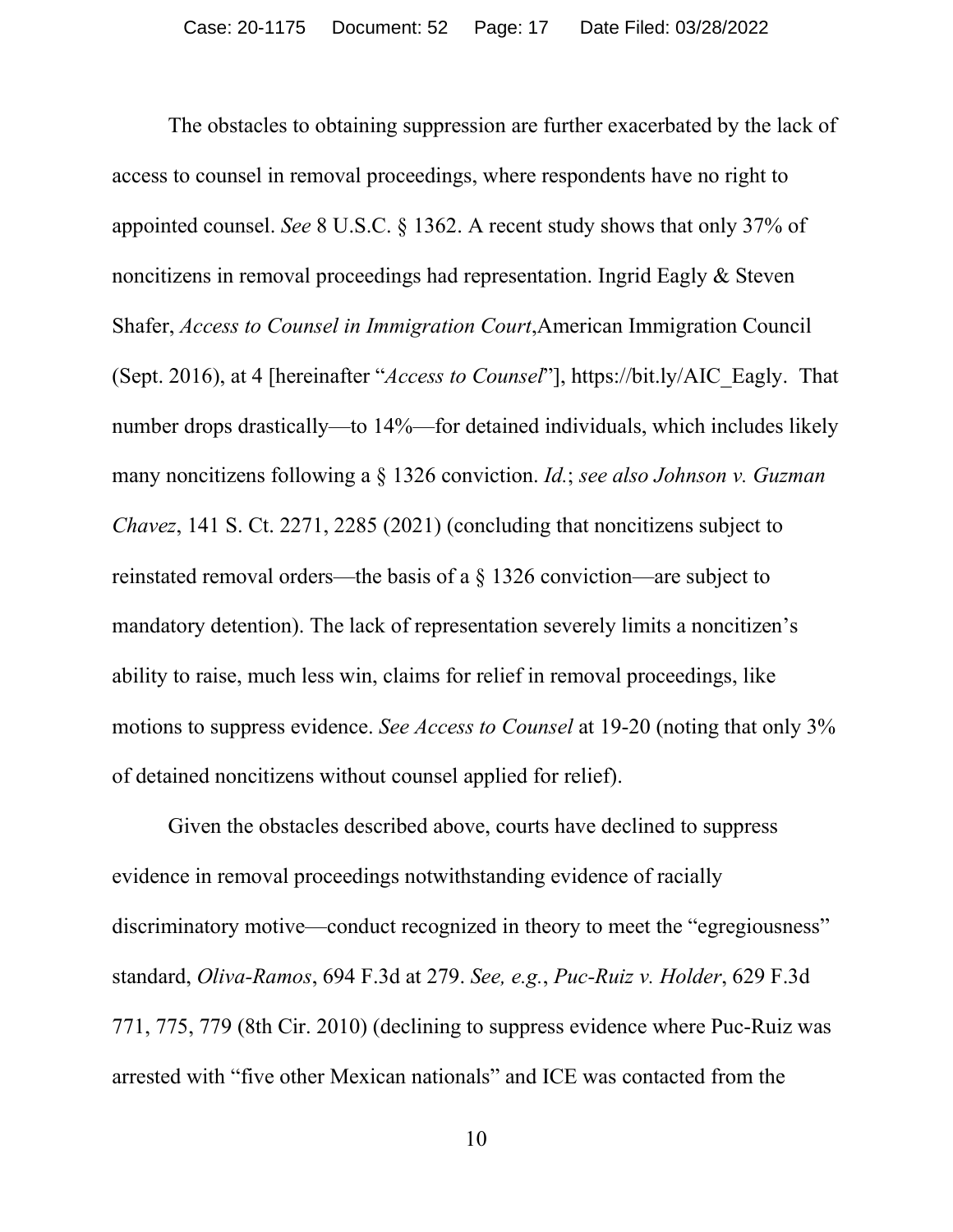police station after Puc-Ruiz showed a valid U.S. driver's license during a warrantless search); *Corado-Arriaza v. Lynch*, 844 F.3d 74, 75-76, 78 (1st Cir. 2016) (declining suppression where Corado-Arriaza was handcuffed and questioned after showing a Guatemalan driver's license that proved he was not the individual the officers were seeking); *In Re: Roger Nigel Ramjattan*, No.: AXXX XX6 017, 2014 WL 3795454 (BIA June 13, 2014) (declining suppression where Mr. Ramjattan asserted: (1) the officer only conducted a traffic stop after pulling alongside Ramjattan—who describes himself as "dark-skinned"—and peering back at him; (2) the officer did not provide the basis for the traffic stop—a peeling registration sticker—until after Ramjattan admitted he did not have a green card; and (3) after checking Ramjattan's immigration status, the officer asked: "If I came to your country and stayed, would you like it?"). As a result, any substitute deterrent to unlawful conduct by ICE officers through suppression in civil immigration proceedings exists in theory, but not in practice.<sup>[4](#page-17-0)</sup>

//

<span id="page-17-0"></span>ICE officers are similarly unlikely to face consequences through remedial damages actions, especially as courts have restricted the availability of a *Bivens*  remedy for Fourth and Fifth Amendment violations. *See, e.g.*, *Tun-Cos v. Perrotte*, 922 F.3d 514, 523-28 (4th Cir. 2019) (declining to recognize Fourth and Fifth Amendment *Bivens* claims for ICE's unconstitutional search and seizure and discrimination); *Xiaoxing Xi v. Haugen*, No. CV 17-2132, 2021 WL 1224164, at \*13–14 (E.D. Pa. Apr. 1, 2021) (collecting cases declining to permit Fourth and Fifth Amendment *Bivens* claims post-*Ziglar v. Abbasi*, 137 S. Ct. 1843 (2017)).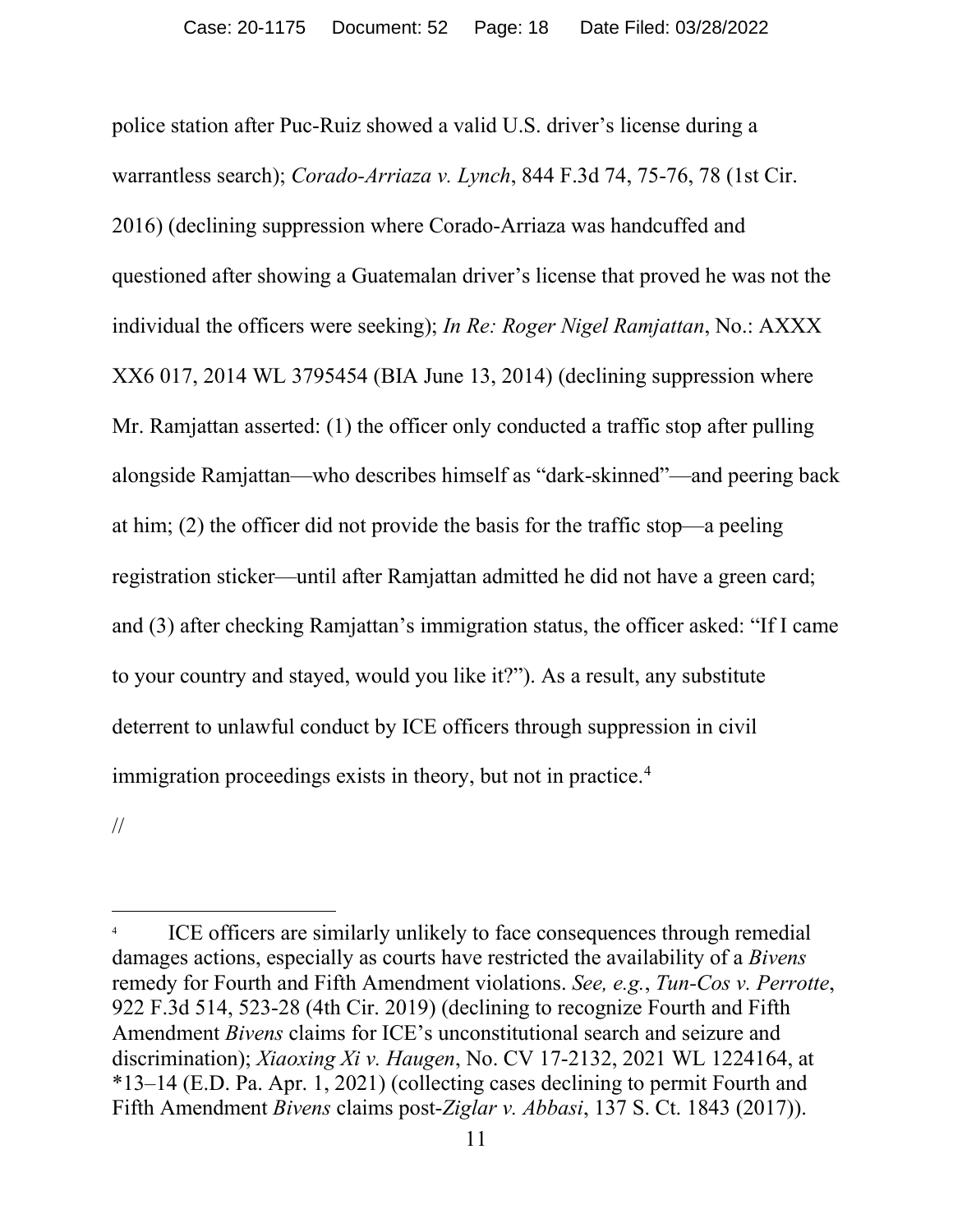#### <span id="page-18-0"></span>**III. CONCLUSION**

The *Bowley* rule is not only contrary to Supreme Court precedent but also eliminates an essential deterrent to unlawful, unconstitutional, and discriminatory conduct by ICE. The Court should grant rehearing en banc to eliminate the *Bowley* exception to the exclusionary rule.

Respectfully submitted,

*/s/ Emma Winger* Emma Winger Karolina Walters American Immigration Council 1331 G Street, NW, Suite 200 Washington, DC 20005 (202) 507-7520 (202) 507-7512 ewinger@immcouncil.org kwalters@immcouncil.org

Khaled Alrabe Rebecca Scholtz Matthew Vogel National Immigration Project of the National Lawyers Guild 2201 Wisconsin Ave., NW, Suite 200 Washington, DC 20007 (617) 227-9727 khaled $@$ nipnlg.org rebecca@nipnlg.org matt@nipnlg.org

*Attorneys for Amici Curiae*

DATED: March 28, 2022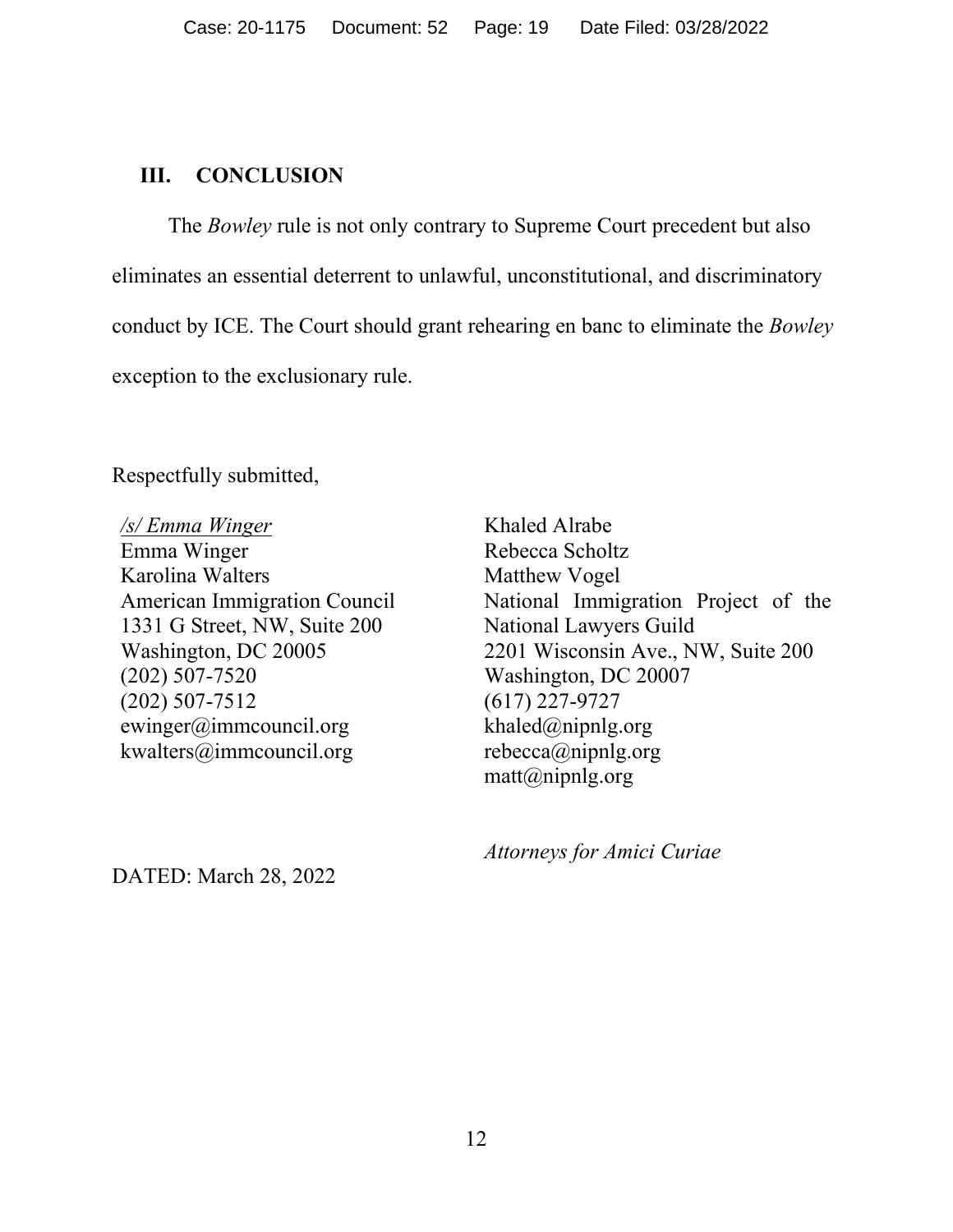#### **CERTIFICATE OF COMPLIANCE**

<span id="page-19-0"></span>I certify that this brief complies with the type-volume limitation of Fed. R. App. P. 29(b)(4), because it contains 2,592 words, excluding the parts of the brief exempted by Fed. R. App. P. 32(f). This brief complies with the typeface requirements of Fed. R. App. P. 32(a)(5) and the type style requirements of Fed. R. App. P. 32(a)(6) because this brief has been prepared using Microsoft Word 2016, is proportionately spaced, and has a typeface of 14 point.

Additionally, pursuant to Third Circuit Local Appellate Rule 31.1(c), I certify that the text of the brief filed with the Court via CM/ECF is identical to the text of the paper copies. I further certify that a virus detection program - Malwarebytes - has been run on the electronic file and that no virus was detected.

#### */s/ Emma Winger*

Emma Winger American Immigration Council 1331 G Street, NW, Suite 200 Washington, DC 20005 (202) 507-7512 ewinger@immcouncil.org

\_\_\_\_\_\_\_\_\_\_\_\_\_\_\_\_\_\_\_\_\_\_\_\_\_\_\_\_\_\_\_\_

Dated: March 28, 2022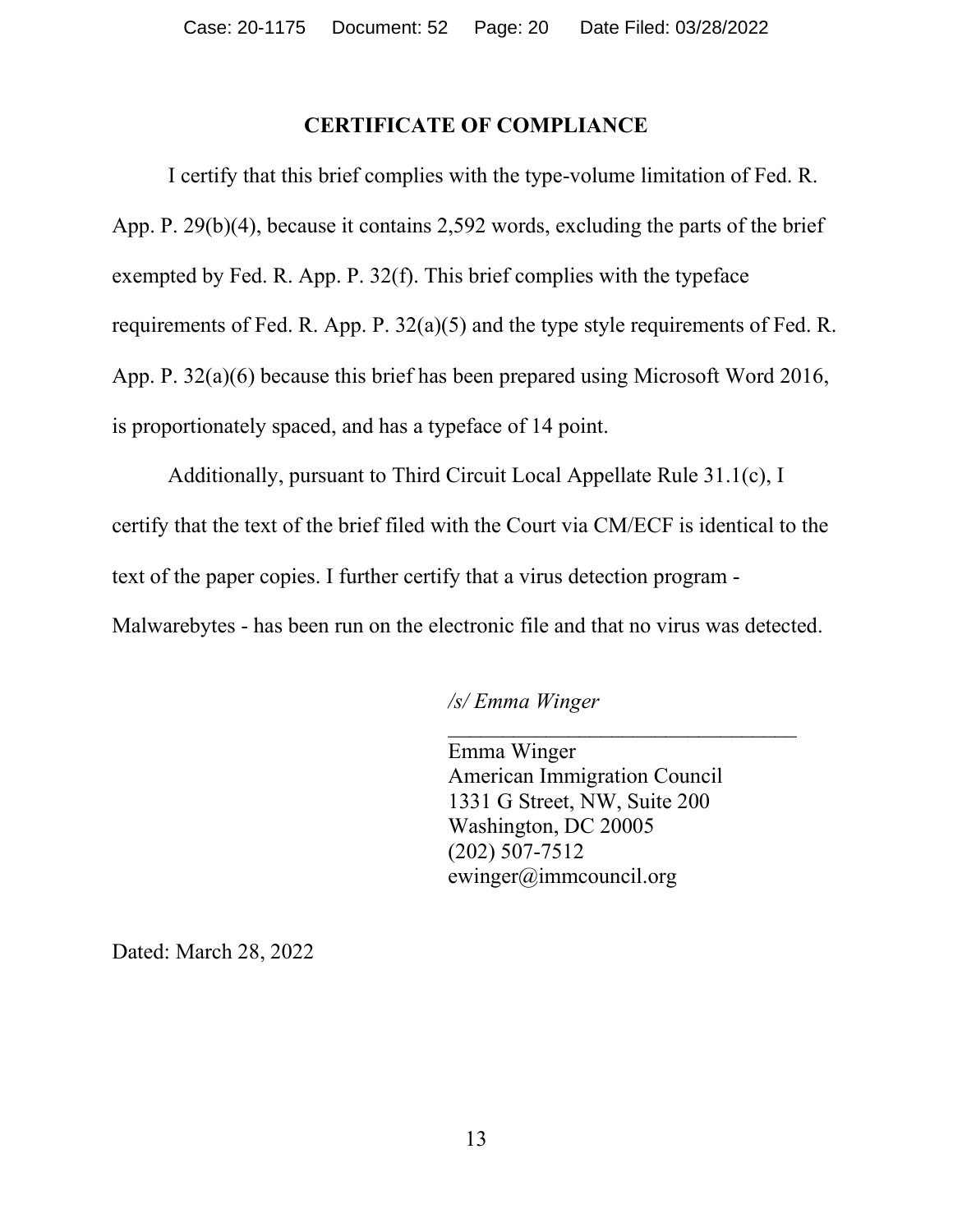### **CERTIFICATE OF BAR MEMBERSHIP**

<span id="page-20-0"></span>I hereby certify that pursuant to Third Circuit Local Appellate Rule 46.1(e), I am admitted to the bar of the United States Court of Appeals for the Third Circuit.

*/s/ Emma Winger*

Emma Winger American Immigration Council 1331 G Street, NW, Suite 200 Washington, DC 20005 (202) 507-7512 ewinger@immcouncil.org

 $\mathcal{L}_\text{max}$  , and the set of the set of the set of the set of the set of the set of the set of the set of the set of the set of the set of the set of the set of the set of the set of the set of the set of the set of the

Dated: March 28, 2022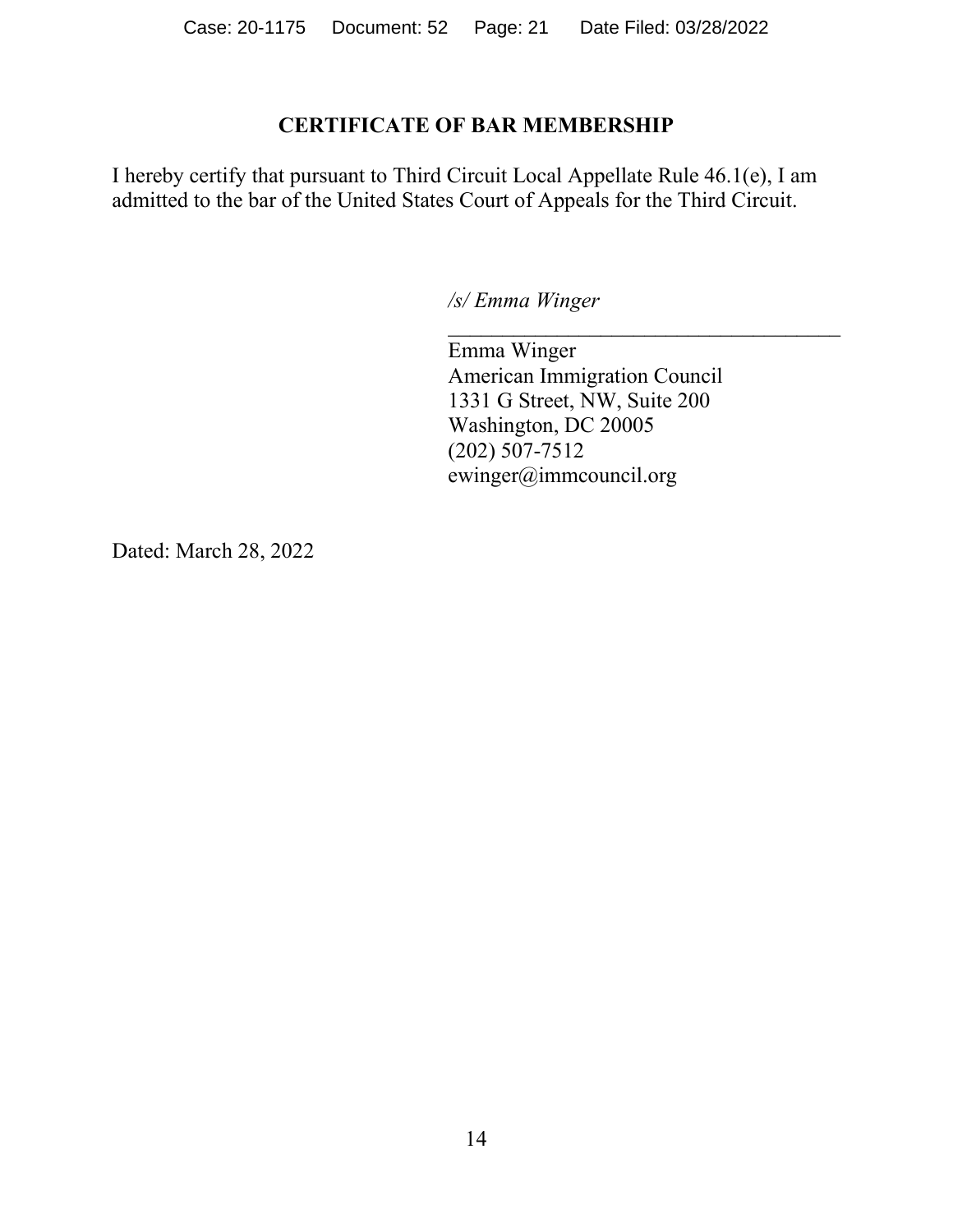## **APPENDIX A**

## **STATEMENTS OF INTERESTS OF AMICI**

<span id="page-21-0"></span>The **American Immigration Council** is a non-profit organization established to increase public understanding of immigration law and policy, advocate for the just and fair administration of our immigration laws, protect the legal rights of noncitizens, and educate the public about the enduring contributions of America's immigrants. The Council regularly litigates and advocates around issues involving the intersection of criminal and immigration law.

The **National Immigration Project of the National Lawyers Guild** (NIPNLG) is a nonprofit membership organization of immigration attorneys, legal workers, grassroots advocates, and others working to defend immigrants' rights and secure a fair administration of the immigration and nationality laws. NIPNLG provides legal training to the bar and the bench on removal defense and the immigration consequences of criminal convictions. NIPNLG has participated as amicus in several significant immigration-related cases, including 8 U.S.C. § 1326 cases, before the Supreme Court, the courts of appeals, and the Board of Immigration Appeals.

Collectively, amici have a direct interest in ensuring that immigration enforcement comports with the Constitution.